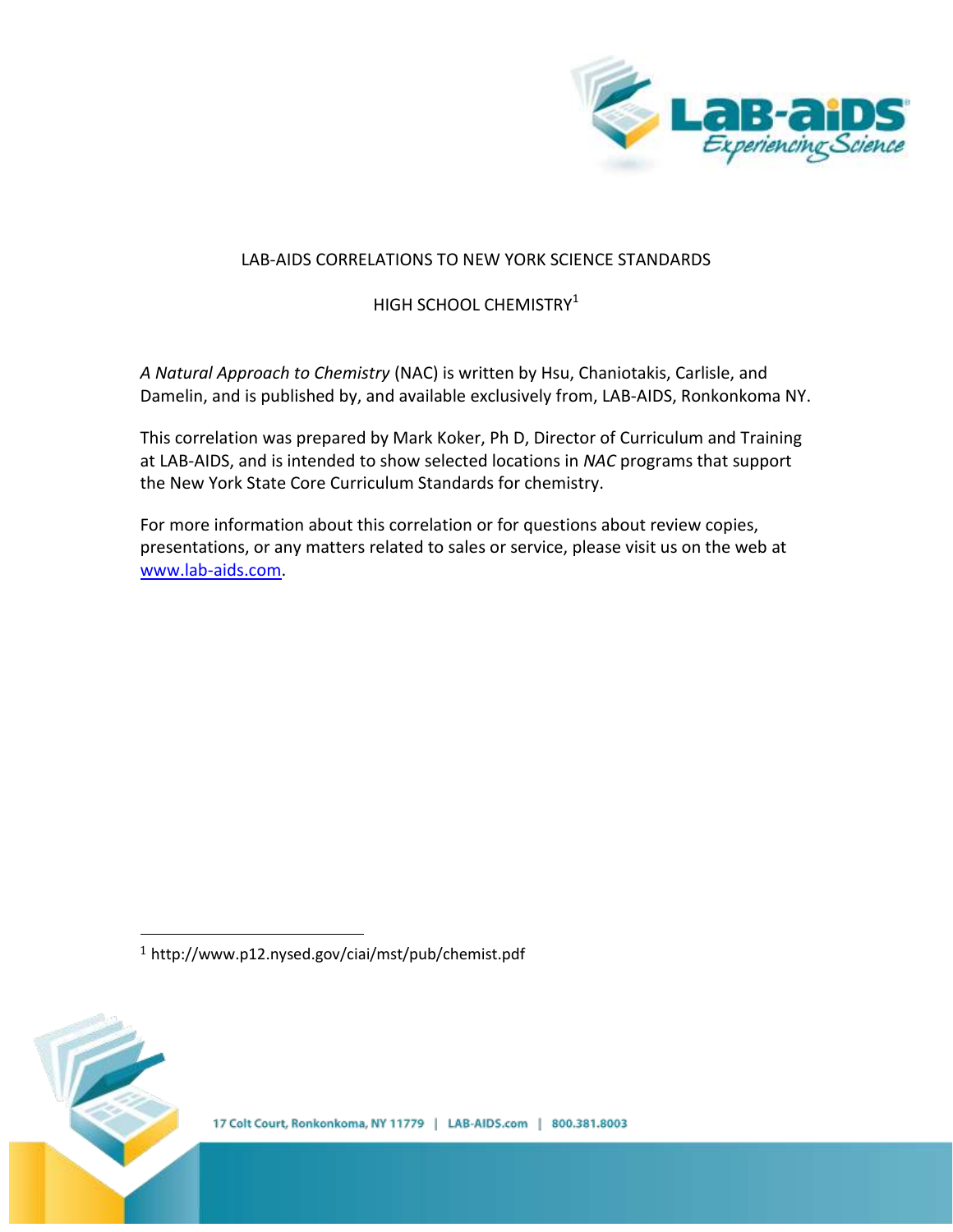| The Natural Approach to Chemistry                                             |                        |                                                                                   |  |
|-------------------------------------------------------------------------------|------------------------|-----------------------------------------------------------------------------------|--|
|                                                                               |                        |                                                                                   |  |
| <b>THEMES</b>                                                                 |                        |                                                                                   |  |
| Energy is a unifying theme that explains why chemistry occurs                 |                        |                                                                                   |  |
| The atomic model of matter is consistently woven through every chapter        |                        |                                                                                   |  |
| Understanding of 'why' chemistry occurs is emphasized                         |                        |                                                                                   |  |
|                                                                               |                        | Principles are illustrated with examples from the human body and the environment  |  |
|                                                                               |                        |                                                                                   |  |
| ORGANIZATION OF CONTENT                                                       |                        |                                                                                   |  |
| <b>Fundamentals</b>                                                           | Chapters 1-4           | Present comprehensive overview of all                                             |  |
|                                                                               |                        | main ideas in chemistry such as the                                               |  |
|                                                                               |                        | atomic nature of matter, systems,                                                 |  |
|                                                                               |                        | temperature, and energy.                                                          |  |
|                                                                               |                        |                                                                                   |  |
|                                                                               |                        | "Big Picture"                                                                     |  |
| Core Concepts                                                                 | Chapters 5-14          | Present in-depth coverage of all major                                            |  |
|                                                                               |                        | topic areas. They developed usable                                                |  |
|                                                                               |                        | understanding of the big ideas laid out                                           |  |
|                                                                               |                        | in the first four chapters. The treatment                                         |  |
|                                                                               |                        | includes strong conceptual                                                        |  |
|                                                                               |                        | development as well as algebra-based                                              |  |
|                                                                               |                        | quantitative problem solving.                                                     |  |
|                                                                               |                        | All academic content and instruction                                              |  |
|                                                                               |                        | standards for chemistry have been met                                             |  |
|                                                                               |                        | by the end of Chapter 14.                                                         |  |
| Applications                                                                  | <b>Chapter 15 - 21</b> | Provide deeper exploration of                                                     |  |
|                                                                               |                        | significant areas of interest in                                                  |  |
|                                                                               |                        | chemistry.                                                                        |  |
|                                                                               |                        |                                                                                   |  |
|                                                                               |                        | Examples include rechargeable                                                     |  |
|                                                                               |                        | batteries, materials science, planetary                                           |  |
|                                                                               |                        | atmospheres, etc.                                                                 |  |
|                                                                               |                        |                                                                                   |  |
| <b>COMPLETE LEARNING SYSTEM</b>                                               |                        |                                                                                   |  |
| Coordinated student textbook                                                  |                        |                                                                                   |  |
| Integrated laboratory investigations manual containing 58 labs to choose from |                        |                                                                                   |  |
| New laboratory control, data collection and probe system                      |                        |                                                                                   |  |
|                                                                               |                        | Evaluation elements throughout the curriculum (student book and lab investigation |  |
| manual) through which student knowledge or skills are assessed or applied     |                        |                                                                                   |  |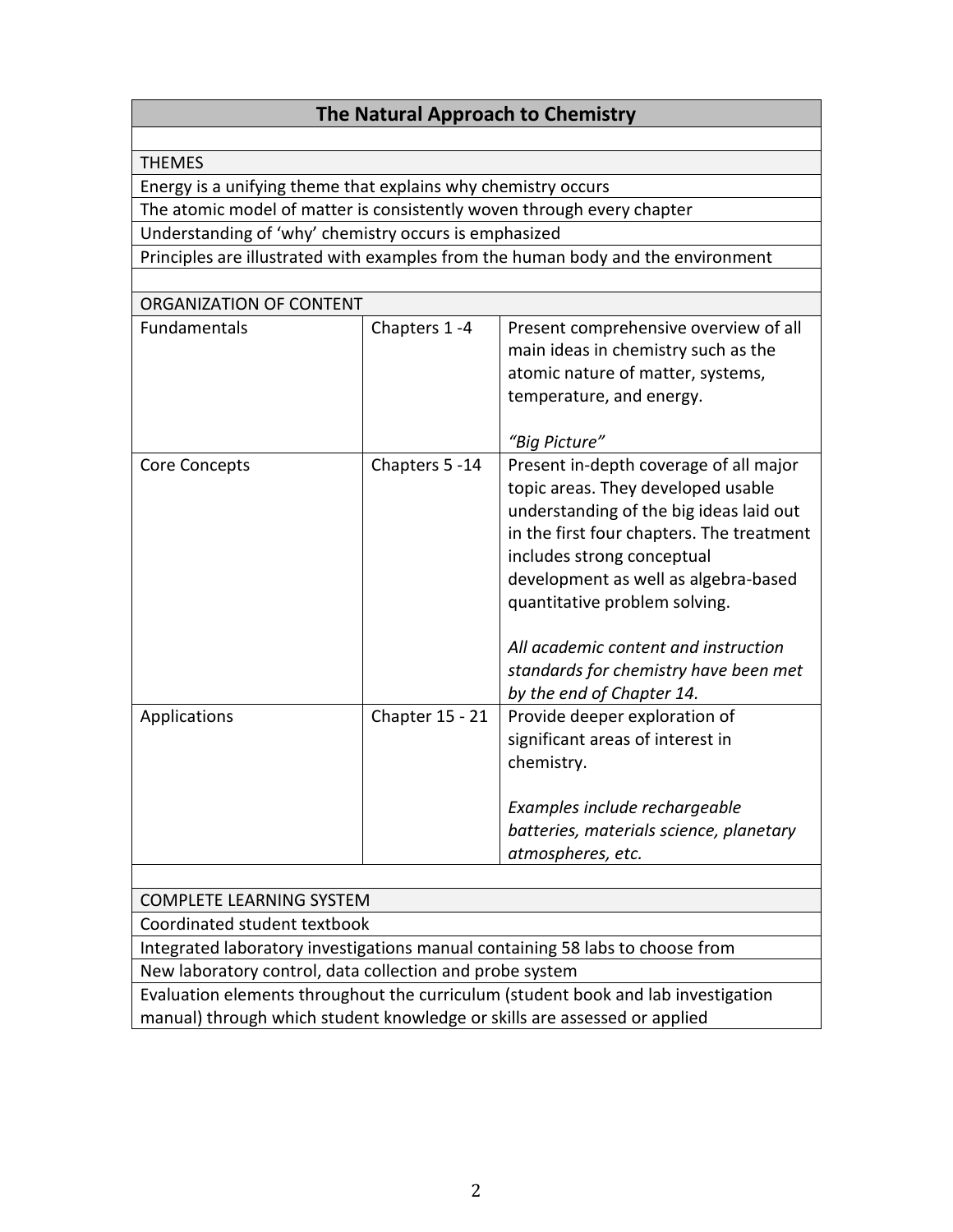# *Correlation Citation Reference Key*:

Locations are given in the student book (SB) and/or laboratory manual (LM).

#### **1.2**

Means Student Book Chapter 1 Section 1.2 pages 19 – 25

## **LM 1A, 3D, 11A**

Means Lab Investigations Manual Chapter 1 Investigation 1A;

Chapter 3 Investigation 3D;

Chapter 11 Investigation 11A

Relevant questions from the student book (SB) and lab manual (LM) problem sets and questions are indicated, e.g.,

## **2: 2-4, 31, 47-48**

Means Student Book Chapter 2 questions 2-4, question 31 and questions 47-48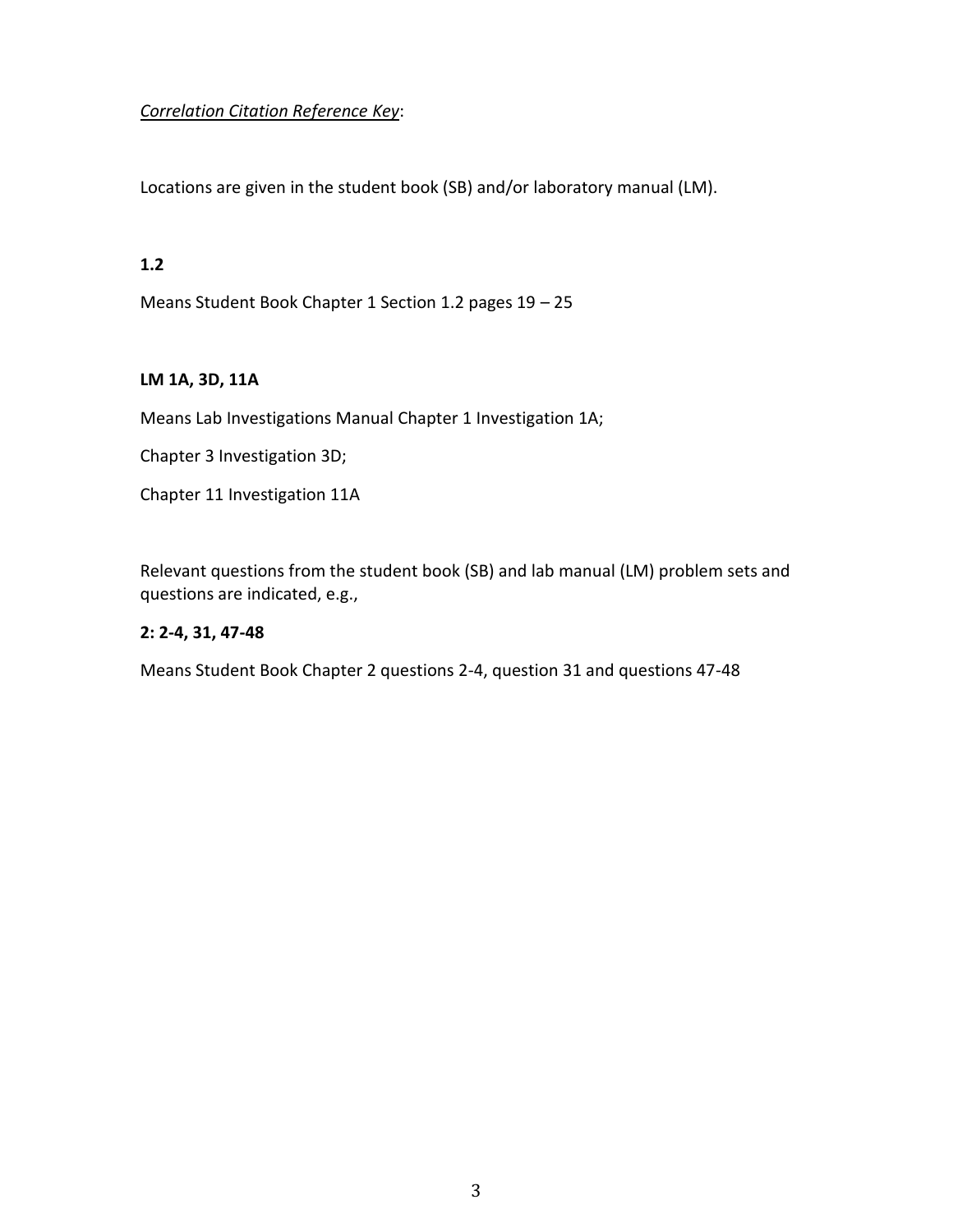STANDARD 4: The Physical Setting

Students will understand and apply scientific concepts, principles, and theories pertaining to the physical setting and living environment and recognize the historical development of ideas in science.

Key Idea 3: Matter is made up of particles whose properties determine the observable characteristics of matter and its reactivity.

| NEW YORK CHEMISTRY PERFORMANCE INDICATOR                                                  | <b>NAC LOCATION</b> | <b>WHERE ASSESSED</b> |
|-------------------------------------------------------------------------------------------|---------------------|-----------------------|
| 3.1 Explain the properties of materials in terms of the arrangement and properties of the |                     |                       |
| atoms that compose them. Major Understandings:                                            |                     |                       |
| 3.1a The modern model of the atom has evolved                                             | 5.1                 | 5: 23-24, 28, 29-     |
| over a long period of time through the work of                                            | LM <sub>5A</sub>    | 33, 52                |
| many scientists.                                                                          |                     |                       |
| 3.1b Each atom has a nucleus, with an overall                                             | 5.1                 | 5: 17, 19, 29, 31,    |
| positive charge, surrounded by negatively charged                                         | LM <sub>5A</sub>    | 32, 37-40, 71-72,     |
| electrons.                                                                                |                     | 74                    |
| Subatomic particles contained in the nucleus<br>3.1c                                      | 5.1                 |                       |
| include protons and neutrons.                                                             | LM <sub>5A</sub>    |                       |
| 3.1d The proton is positively charged, and the                                            | 5.1                 |                       |
| neutron has no charge. The electron is negatively                                         | LM <sub>5A</sub>    |                       |
| charged.                                                                                  |                     |                       |
| 3.1e Protons and electrons have equal but opposite                                        | 5.1                 | 5:32,38-40            |
| charges. The number of protons equals the number                                          | LM <sub>5A</sub>    |                       |
| of electrons in an atom.                                                                  |                     |                       |
| 3.1f The mass of each proton and each neutron is                                          | 5.1                 | $5:71-72,$            |
| approximately equal to one atomic mass unit. An                                           |                     |                       |
| electron is much less massive than a proton or a                                          |                     |                       |
| neutron.                                                                                  |                     |                       |
| 3.1g The number of protons in an atom (atomic                                             | 5.1                 | 5: 32, 38-40, 73, 76  |
| number) identifies the element. The sum of the                                            | LM <sub>5A</sub>    |                       |
| protons and neutrons in an atom (mass number)                                             |                     |                       |
| identifies an isotope.                                                                    |                     |                       |
| Common notations that represent isotopes include:                                         |                     |                       |
| 14C, 14C, carbon-14, C-14. 6                                                              |                     |                       |
| 3.1h In the wave-mechanical model (electron cloud                                         | 5.2                 | $5: 42-51, 68$        |
| model) the electrons are in orbitals, which are                                           |                     |                       |
| defined as the regions of the most probable                                               |                     |                       |
| electron location (ground state).                                                         |                     |                       |
| 3.1i Each electron in an atom has its own distinct                                        | 5.2                 | $5: 42-51, 68$        |
| amount of energy.                                                                         | LM <sub>5A</sub>    |                       |
| 3.1j When an electron in an atom gains a specific                                         | 5.2                 | $5:68-70$             |
| amount of energy, the electron is at a higher energy                                      |                     |                       |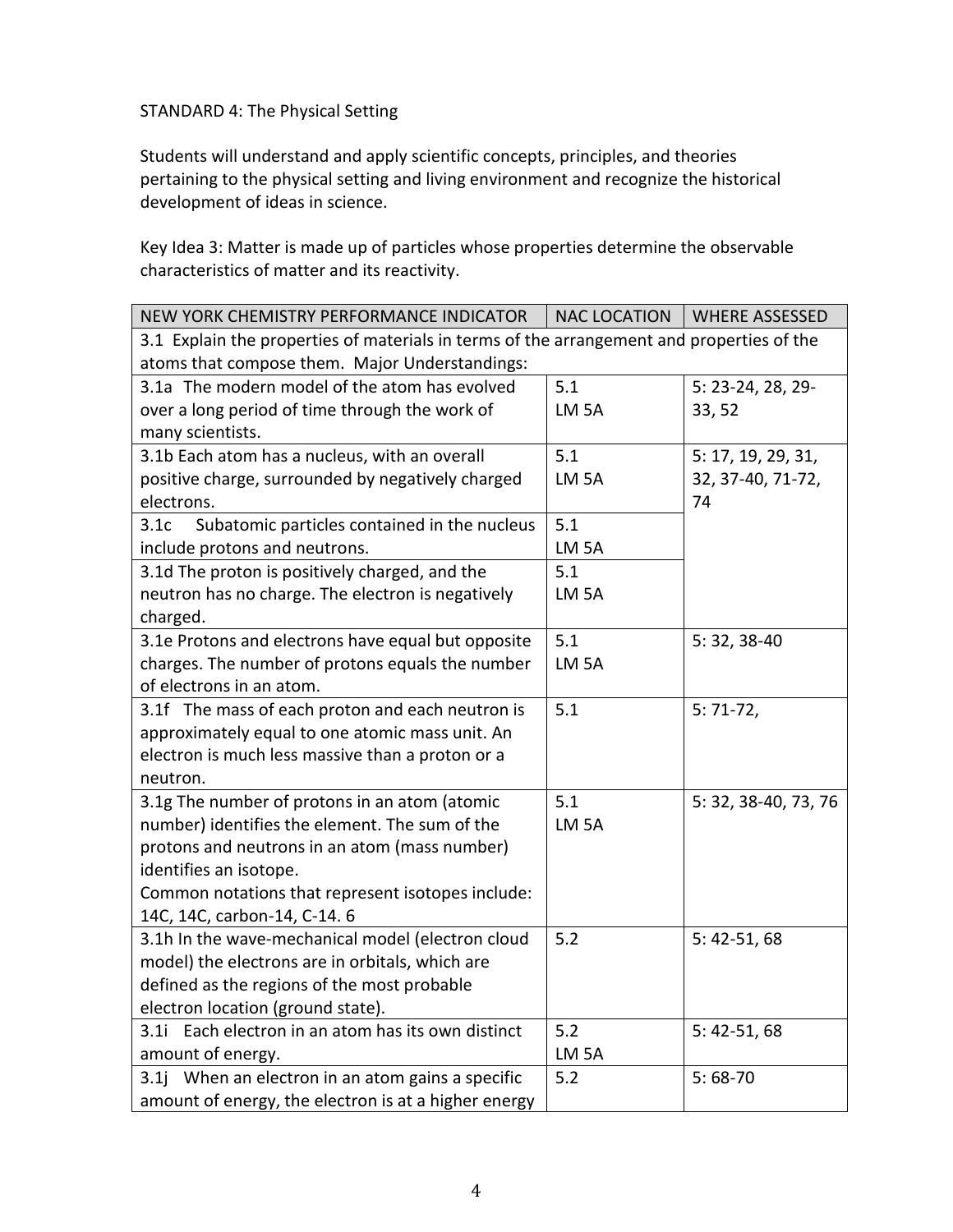| NEW YORK CHEMISTRY PERFORMANCE INDICATOR                       | <b>NAC LOCATION</b> | <b>WHERE ASSESSED</b>   |
|----------------------------------------------------------------|---------------------|-------------------------|
| state (excited state).                                         |                     |                         |
| 3.1k When an electron returns from a higher energy             | 5.2                 | $5:68-70$               |
| state to a lower energy state, a specific amount of            | LM 5B, 5C           |                         |
| energy is emitted. This emitted energy can be used             |                     |                         |
| to identify an element.                                        |                     |                         |
| 3.11<br>The outermost electrons in an atom are                 | 6.3                 | $6:31-39$               |
| called the valence electrons. In general, the number           | LM <sub>6C</sub>    |                         |
| of valence electrons affects the chemical properties           |                     |                         |
| of an element.                                                 |                     |                         |
| 3.1m Atoms of an element that contain the same                 | 5.1                 | $5:73-74$               |
| number of protons but a different number of                    | LM <sub>5A</sub>    |                         |
| neutrons are called isotopes of that element.                  |                     |                         |
| 3.1n The average atomic mass of an element is the              | 5.1                 | 5: 22, 73, 74, 76       |
| weighted average of the masses of its naturally                | LM <sub>5A</sub>    |                         |
| occurring isotopes.                                            |                     |                         |
| 3.10 Stability of an isotope is based on the ratio of          | 5.1, 20.2           | 20: 2-23, 44-46,        |
| neutrons and protons in its nucleus. Although most             | <b>LM 20B</b>       | $51 - 53$               |
| nuclei are stable, some are unstable and                       |                     |                         |
| spontaneously decay, emitting radiation.                       |                     |                         |
| 3.1p Spontaneous decay can involve the release of              | 20.2                | 20: 2-23, 44-46,        |
| alpha particles, beta particles, positrons, and/or             | <b>LM 20B</b>       | $51 - 53$               |
| gamma radiation from the nucleus of an unstable                |                     |                         |
| isotope. These emissions differ in mass, charge,               |                     |                         |
| ionizing power, and penetrating power.                         |                     |                         |
| 3.1q Matter is classified as a pure substance or as a          | 2.1                 | $2: 2 - 4, 31, 47 - 48$ |
| mixture of substances.                                         | LM <sub>2A</sub>    |                         |
| 3.1r A pure substance (element or compound) has                | 2.1, 2.3            | $2: 2, 4, 12-14, 42,$   |
| a constant composition and constant properties                 | LM <sub>2A</sub>    | 43, 44, 46              |
| throughout a given sample, and from sample to                  |                     |                         |
| sample.                                                        |                     |                         |
| 3.1s Mixtures are composed of two or more                      | 2.3                 | $2: 2 - 4, 31, 47 - 48$ |
| different substances that can be separated by                  | LM <sub>2A</sub>    |                         |
| physical means. When different substances are                  |                     |                         |
| mixed together, a homogeneous or heterogeneous                 |                     |                         |
| mixture is formed.                                             |                     |                         |
| The proportions of components in a mixture<br>3.1 <sub>t</sub> | 2.3                 | $2: 2-4, 31, 47-48$     |
| can be varied. Each component in a mixture retains             | LM <sub>2A</sub>    |                         |
| its original properties.                                       |                     |                         |
| 3.1u Elements are substances that are composed of              | 2.1                 | 2: 2, 4, 12             |
| atoms that have the same atomic number. Elements               |                     |                         |
| cannot be broken down by chemical change.                      |                     |                         |
| 3.1v Elements can be classified by their properties            | 6.1                 | 6: 14, 29, 37, 43,      |
| and located on the Periodic Table as metals,                   | LM 6A, 6B           | 44                      |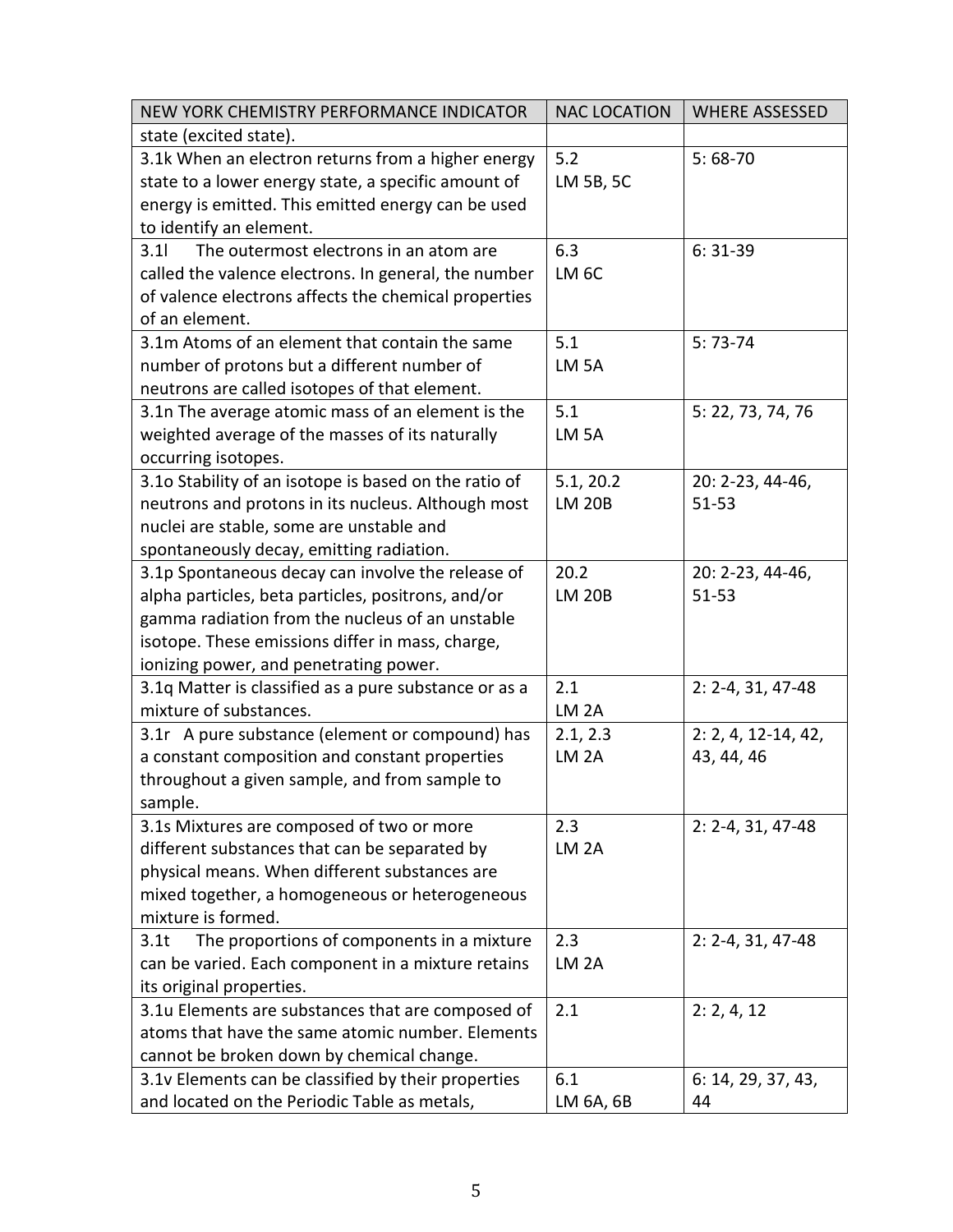| NEW YORK CHEMISTRY PERFORMANCE INDICATOR                | <b>NAC LOCATION</b> | <b>WHERE ASSESSED</b> |
|---------------------------------------------------------|---------------------|-----------------------|
| nonmetals, metalloids (B, Si, Ge, As, Sb, Te), and      |                     |                       |
| noble gases.                                            |                     |                       |
| 3.1w Elements can be differentiated by physical         | 2.1                 | 2:26,30               |
| properties. Physical properties of substances, such     | LM 6A, 6B           |                       |
| as density, conductivity, malleability, solubility, and |                     |                       |
| hardness, differ among elements.                        |                     |                       |
| 3.1x Elements can also be differentiated by             | 2.1                 | $2: 5, 32-37$         |
| chemical properties. Chemical properties describe       |                     |                       |
| how an element behaves during a chemical                |                     |                       |
| reaction.                                               |                     |                       |
| 3.1y The placement or location of an element on         | 2.1, 6.2            | 2:38,39               |
| the Periodic Table gives an indication of the physical  |                     | 6:48,49               |
| and chemical properties of that element. The            |                     |                       |
| elements on the Periodic Table are arranged in          |                     |                       |
| order of increasing atomic number.                      |                     |                       |
| 3.1z For Groups 1, 2, and 13-18 on the Periodic         | 6.2, 6.3            | 6: 37, 42, 43         |
| Table, elements within the same group have the          | LM <sub>6C</sub>    |                       |
| same number of valence electrons (helium is an          |                     |                       |
| exception) and therefore similar chemical               |                     |                       |
| properties.                                             |                     |                       |
| 3.1aa The succession of elements within the same        | 6.2                 | 6: 25-29, 35, 37,     |
| group demonstrates characteristic trends:               |                     | 38, 42, 43            |
| differences in atomic radius, ionic radius,             |                     |                       |
| electronegativity, first ionization energy,             |                     |                       |
| metallic/nonmetallic properties.                        |                     |                       |
| 3.1bb The succession of elements across the same        | 6.2                 | 6: 25-29, 35, 37,     |
| period demonstrates characteristic trends:              |                     | 38, 42, 43            |
| differences in atomic radius, ionic radius,             |                     |                       |
| electronegativity, first ionization energy,             |                     |                       |
| metallic/nonmetallic properties.                        |                     |                       |
| 3.1cc A compound is a substance composed of two         | 2.2                 | 2: 12, 13, 42, 44,    |
| or more different elements that are chemically          | LM <sub>2B</sub>    | 46, 64-67             |
| combined in a fixed proportion. A chemical              |                     |                       |
| compound can be broken down by chemical means.          |                     |                       |
| A chemical compound can be represented by a             |                     |                       |
| specific chemical formula and assigned a name           |                     |                       |
| based on the IUPAC system.                              |                     |                       |
| 3.1dd Compounds can be differentiated by their          | 2.2                 | 2: 12, 13, 42, 44,    |
| physical and chemical properties.                       |                     | 46, 64-67             |
| 3.1ee Types of chemical formulas include empirical,     | 2.2                 | 2: 42, 44, 46, 64-67  |
| molecular, and structural.                              | LM <sub>2B</sub>    |                       |
| 3.1ff Organic compounds contain carbon atoms,           | 17.1, 17.2          | 17: 32-36, 39, 40,    |
| which bond to one another in chains, rings, and         |                     | 47                    |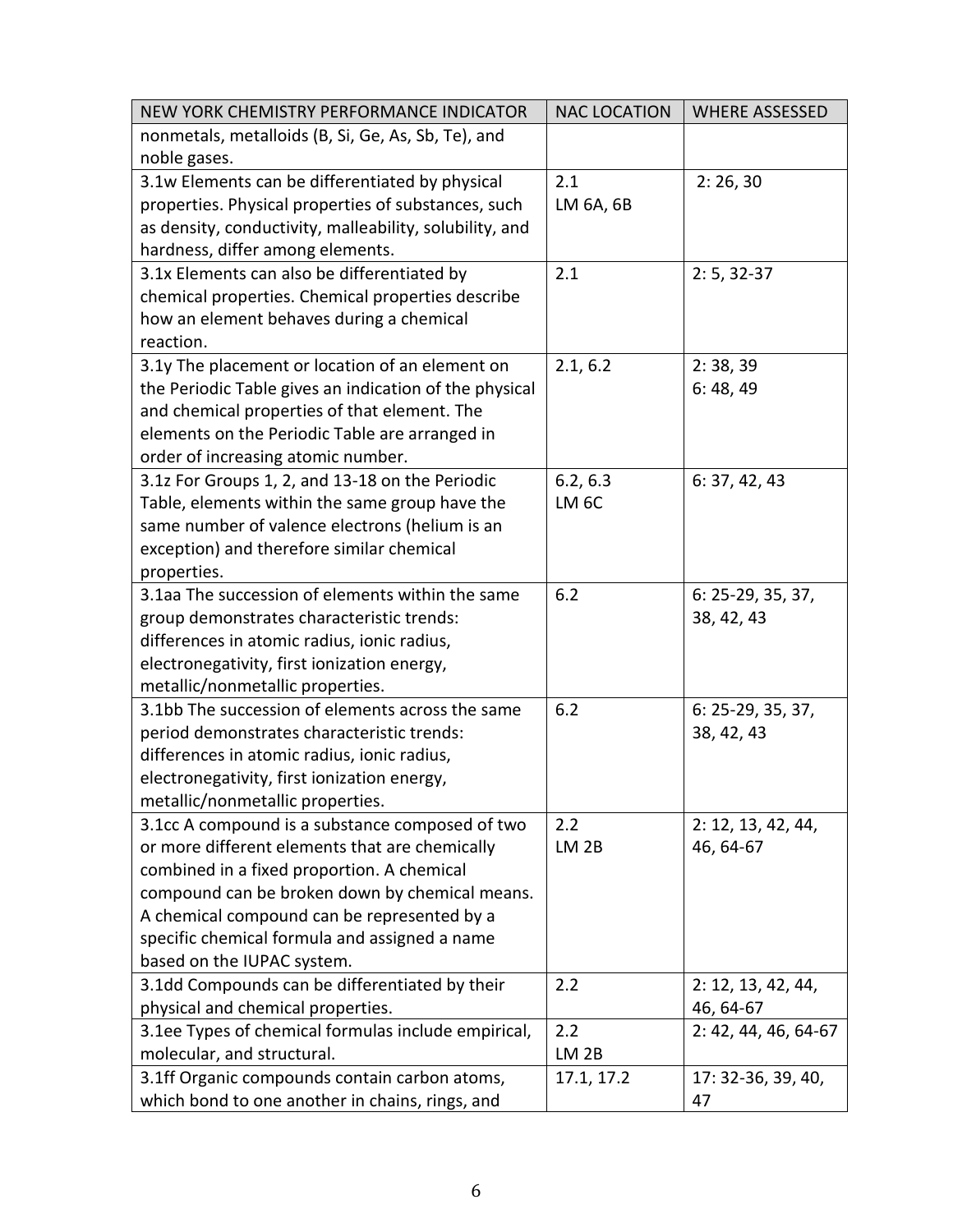| NEW YORK CHEMISTRY PERFORMANCE INDICATOR                | <b>NAC LOCATION</b> | <b>WHERE ASSESSED</b> |
|---------------------------------------------------------|---------------------|-----------------------|
| networks to form a variety of structures. Organic       |                     |                       |
| compounds can be named using the IUPAC system.          |                     |                       |
| 3.1gg Hydrocarbons are compounds that contain           | 17.1                | 17:32-36              |
| only carbon and hydrogen. Saturated hydrocarbons        |                     |                       |
| contain only single carbon-carbon bonds.                |                     |                       |
| Unsaturated hydrocarbons contain at least one           |                     |                       |
| multiple carbon-carbon bond.                            |                     |                       |
| 3.1hh Organic acids, alcohols, esters, aldehydes,       | 17.2                | $17:55-60$            |
| ketones, ethers, halides, amines, amides, and amino     |                     |                       |
| acids are categories of organic compounds that          |                     |                       |
| differ in their structures. Functional groups impart    |                     |                       |
| distinctive physical and chemical properties to         |                     |                       |
| organic compounds.                                      |                     |                       |
| 3.1ii Isomers of organic compounds have the same        | 17.1                | $17:48-51$            |
| molecular formula, but different structures and         |                     |                       |
| properties.                                             |                     |                       |
| 3.1jj The structure and arrangement of particles        | 3.3                 | 3: 22, 24, 31, 33,    |
| and their interactions determine the physical state     | LM <sub>3A</sub>    | 48                    |
| of a substance at a given temperature and pressure.     |                     |                       |
| 3.1kk The three phases of matter (solids, liquids,      | 3.3                 | 3: 22, 24, 31, 33,    |
| and gases) have different properties.                   | LM <sub>3</sub> A   | 48                    |
| 3.1II Entropy is a measure of the randomness or         | 9.3                 | 9:26,67               |
| disorder of a system. A system with greater disorder    |                     |                       |
| has greater entropy.                                    |                     |                       |
| 3.1mm Systems in nature tend to undergo changes         | 9.3                 | 9: 26, 67             |
| toward lower energy and higher entropy.                 |                     |                       |
| 3.1nn Differences in properties such as density,        | 2.3, 9.3            | $2:30-31$             |
| particle size, molecular polarity, boiling and freezing | LM 2D, 9A           |                       |
| points, and solubility permit physical separation of    |                     |                       |
| the components of the mixture.                          |                     |                       |
| 3.100 A solution is a homogeneous mixture of a          | 9.1                 | 9: 1, 4, 28, 20, 46,  |
| solute dissolved in a solvent. The solubility of a      | LM 9A, 9B           | 47-50, 56-59          |
| solute in a given amount of solvent is dependent on     |                     |                       |
| the temperature, the pressure, and the chemical         |                     |                       |
| natures of the solute and solvent.                      |                     |                       |
| 3.1pp The concentration of a solution may be            | 9.2                 | $9:76-81$             |
| expressed in molarity (M), percent by volume,           | LM <sub>9A</sub>    |                       |
| percent by mass, or parts per million (ppm).            |                     |                       |
| 3.1qq The addition of a nonvolatile solute to a         | 9.2                 | $9:82-87$             |
| solvent causes the boiling point of the solvent to      |                     |                       |
| increase and the freezing point of the solvent to       |                     |                       |
| decrease. The greater the concentration of solute       |                     |                       |
| particles, the greater the effect.                      |                     |                       |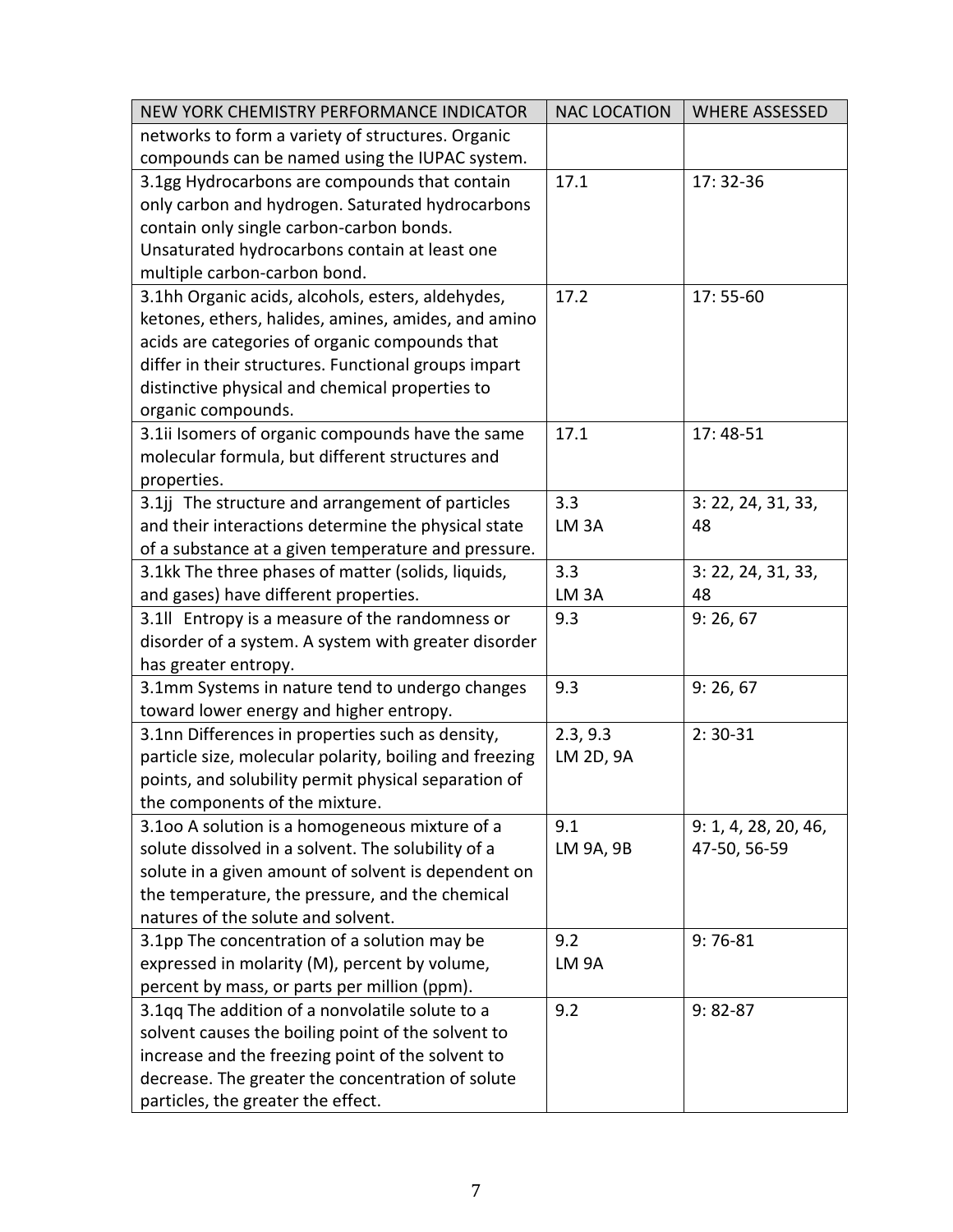| NEW YORK CHEMISTRY PERFORMANCE INDICATOR               | <b>NAC LOCATION</b> | <b>WHERE ASSESSED</b> |
|--------------------------------------------------------|---------------------|-----------------------|
| 3.1rr An electrolyte is a substance which, when        | 15.5                | 15: 32, 65, 67-68     |
| dissolved in water, forms a solution capable of        |                     |                       |
| conducting an electric current. The ability of a       |                     |                       |
| solution to conduct an electric current depends on     |                     |                       |
| the concentration of ions.                             |                     |                       |
| 3.1ss The acidity or alkalinity of an aqueous solution | 13.2                | 13:35-44              |
| can be measured by its pH value. The relative level    | <b>LM 13A</b>       |                       |
| of acidity or alkalinity of these solutions can be     |                     |                       |
| shown by using indicators.                             |                     |                       |
| 3.1tt On the pH scale, each decrease of one unit of    | 13.2                | 13:35-39              |
| pH represents a ten-fold increase in hydronium ion     | <b>LM 13A</b>       |                       |
| concentration.                                         |                     |                       |
| 3.1uu Behavior of many acids and bases can be          | 13.1                | 13: 1, 4, 7, 26, 27   |
| explained by the Arrhenius theory. Arrhenius acids     |                     |                       |
| and bases are electrolytes.                            |                     |                       |
| 3.1vv Arrhenius acids yield H+(aq), hydrogen ion as    | 13.1                | 13: 1, 4, 26, 27      |
| the only positive ion in an aqueous solution. The      |                     |                       |
| hydrogen ion may also be written as H3O+(aq),          |                     |                       |
| hydronium ion.                                         |                     |                       |
| 3.1ww Arrhenius bases yield OH-(aq), hydroxide ion     | 13.1                | 13:26-30              |
| as the only negative ion in an aqueous solution.       |                     |                       |
| 3.1xx In the process of neutralization, an Arrhenius   | 13.4                | 13: 15, 52-57         |
| acid and an Arrhenius base react to form a salt and    | LM 13B, 13C         |                       |
| water.                                                 |                     |                       |
| 3.1yy There are alternate acid-base theories. One      | 13.1                | 13:7,27               |
| theory states that an acid is an H+ donor and a base   |                     |                       |
| is an H+ acceptor.                                     |                     |                       |
| 3.1zz Titration is a laboratory process in which a     | 13.3, 13.4          | 13: 14, 75-81         |
| volume of a solution of known concentration is used    | LM 13B, 13C         |                       |
| to determine the concentration of another solution.    |                     |                       |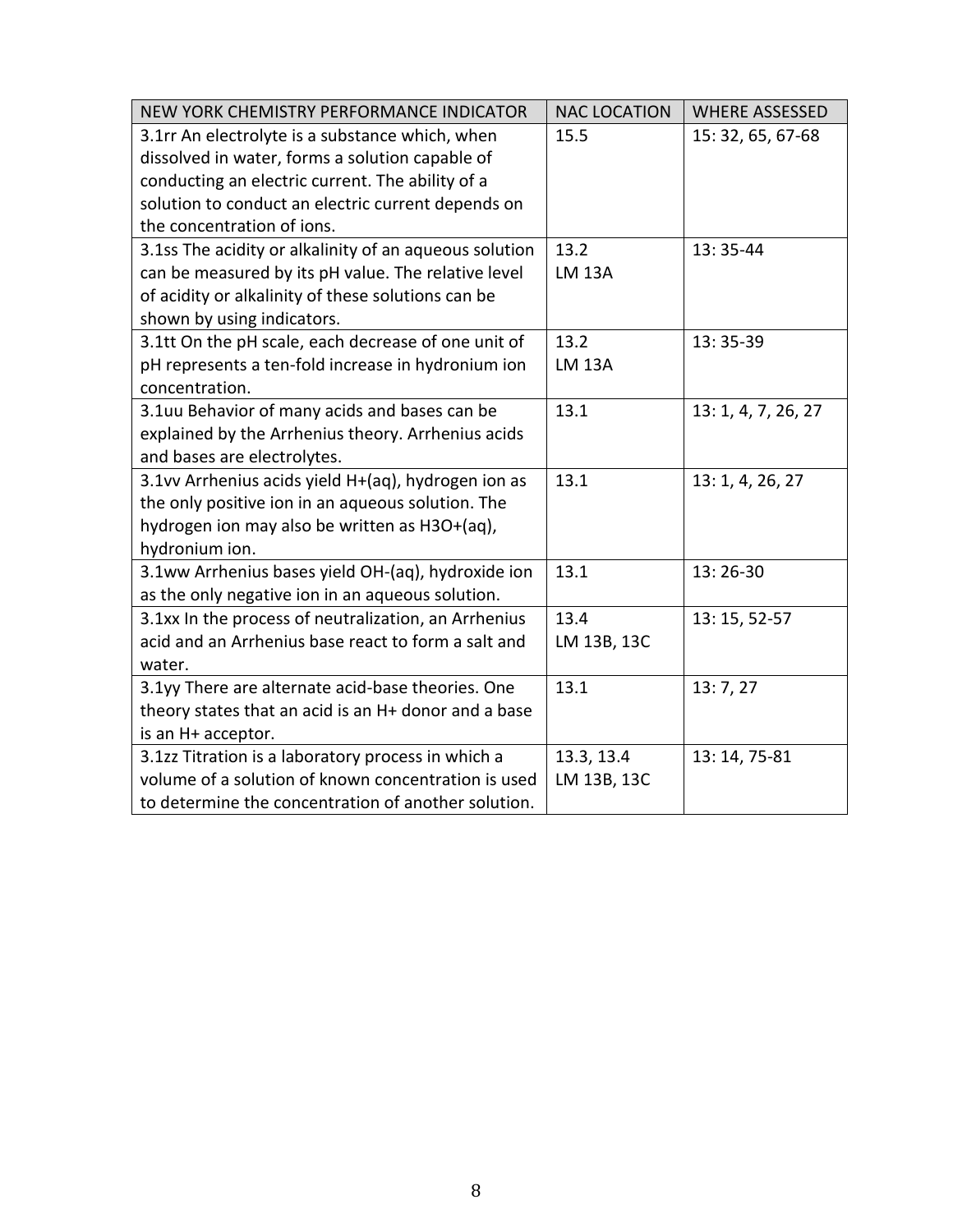3.2 Use atomic and molecular models to explain common chemical reactions.

Major Understandings:

| NEW YORK CHEMISTRY PERFORMANCE INDICATOR                | <b>NAC LOCATION</b> | <b>WHERE ASSESSED</b> |
|---------------------------------------------------------|---------------------|-----------------------|
| 3.2a A physical change results in the rearrangement     | 2.2                 | $2: 5, 32-37$         |
| of existing particles in a substance. A chemical        |                     |                       |
| change results in the formation of different            |                     |                       |
| substances with changed properties.                     |                     |                       |
| 3.2b Types of chemical reactions include synthesis,     | 10.3                | 10: 7-14, 39          |
| decomposition, single replacement, and double           | <b>LM 10B</b>       |                       |
| replacement.                                            |                     |                       |
| 3.2c Types of organic reactions include addition,       | 17.3                | 17:20-31              |
| substitution, polymerization, esterification,           |                     |                       |
| fermentation, saponification, and combustion.           |                     |                       |
| 3.2d An oxidation-reduction (redox) reaction            | 15.2                | 15: 19, 24-26         |
| involves the transfer of electrons (e-).                | <b>LM 15C</b>       |                       |
| 3.2e Reduction is the gain of electrons.                | 15.2                | 15: 18, 19, 20, 56-   |
|                                                         | <b>LM 15C</b>       | 57                    |
| 3.2f A half-reaction can be written to represent        | 15.2                | 15:24-26              |
| reduction.                                              | LM 15C, 15D         |                       |
| 3.2g Oxidation is the loss of electrons.                | 15.2                | 25: 17, 22, 56-57     |
| 3.2h A half-reaction can be written to represent        | 15.2                | 15:24-26              |
| oxidation.                                              | LM 15C, 15D         |                       |
| 3.2i Oxidation numbers (states) can be assigned to      | 15.2                | $15:56-62$            |
| atoms and ions. Changes in oxidation numbers            |                     |                       |
| indicate that oxidation and reduction have              |                     |                       |
| occurred.                                               |                     |                       |
| 3.2j An electrochemical cell can be either voltaic or   | 15.1                | 15:65-74              |
| electrolytic. In an electrochemical cell, oxidation     | <b>LM 15B</b>       |                       |
| occurs at the anode and reduction at the cathode.       |                     |                       |
| 3.2k A voltaic cell spontaneously converts chemical     | 15.1                | 15:50-55              |
| energy to electrical energy.                            | <b>LM 15A</b>       |                       |
| 3.2l An electrolytic cell requires electrical energy to | 15.1                | 15:44,65-74           |
| produce a chemical change. This process is known        | <b>LM 15D</b>       |                       |
| as electrolysis                                         |                     |                       |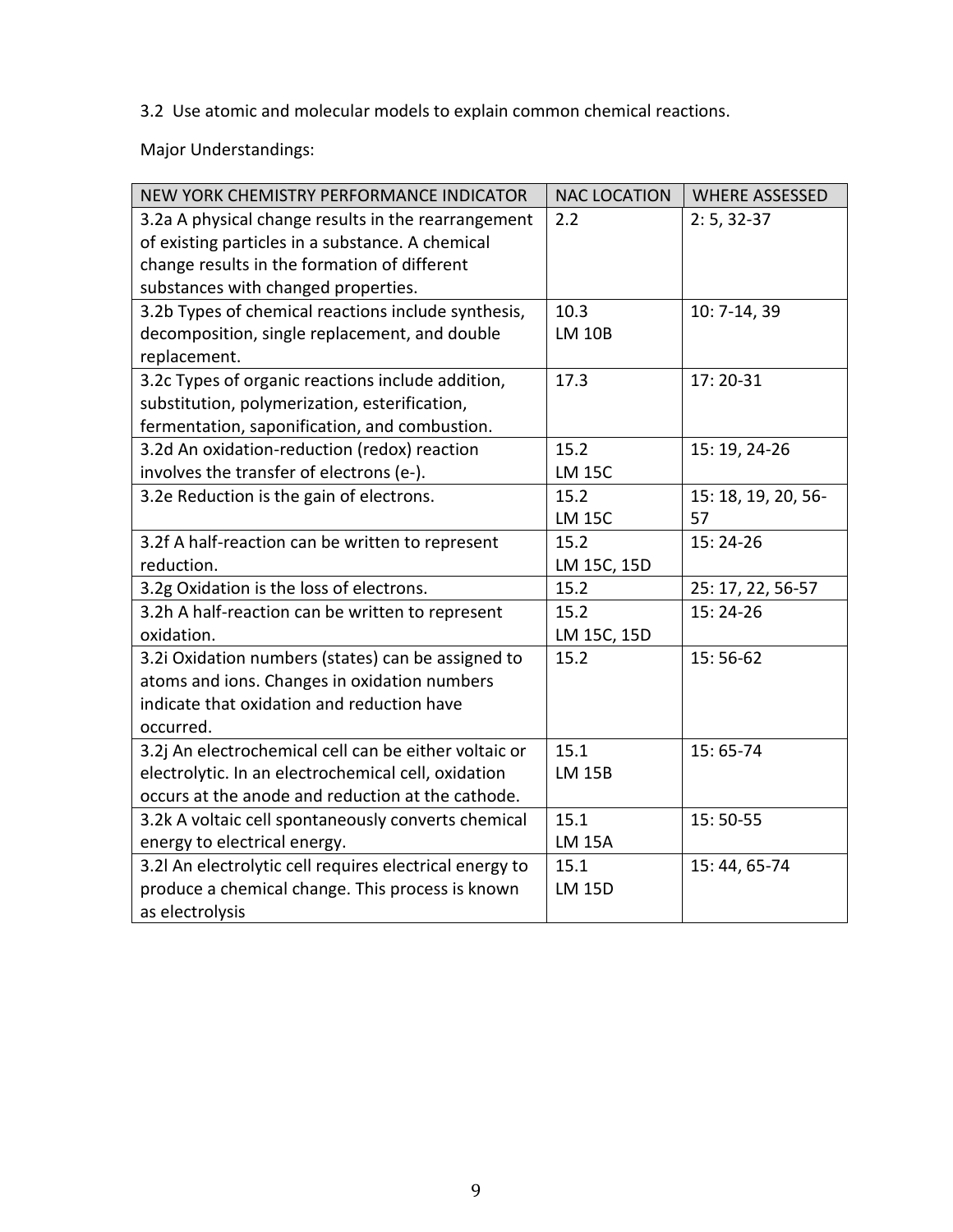3.3 Apply the principle of conservation of mass to chemical reactions. Major Understandings:

| NEW YORK CHEMISTRY PERFORMANCE INDICATOR            | <b>NAC LOCATION</b> | <b>WHERE ASSESSED</b> |
|-----------------------------------------------------|---------------------|-----------------------|
| 3.3a In all chemical reactions there is a           | 3.2, 10.2, 15.2     | 3:14                  |
| conservation of mass, energy, and charge.           | LM 3C, 10B, 15C     | 10:4                  |
|                                                     |                     | 15:20,24              |
| 3.3b In a redox reaction the number of electrons    | 15.2                | 15: 24, 61-64, 84-    |
| lost is equal to the number of electrons gained.    |                     | 87                    |
| 3.3c A balanced chemical equation represents        | 10.2                | 10:39,56-63           |
| conservation of atoms. The coefficients in a        |                     |                       |
| balanced chemical equation can be used to           |                     |                       |
| determine mole ratios in the reaction.              |                     |                       |
| 3.3d The empirical formula of a compound is the     | 8.4                 | 8:10,48-50            |
| simplest whole-number ratio of atoms of the         | LM <sub>8A</sub>    |                       |
| elements in a compound. It may be different from    |                     |                       |
| the molecular formula, which is the actual ratio of |                     |                       |
| atoms in a molecule of that compound.               |                     |                       |
| 3.3e The formula mass of a substance is the sum of  | 2.2                 | 2: 13, 43, 44, 46,    |
| the atomic masses of its atoms. The molar mass      |                     | 64-65                 |
| (gram-formula mass) of a substance equals one       |                     |                       |
| mole of that substance.                             |                     |                       |
| 3.3f<br>The percent composition by mass of each     | 8.4                 | $8:65-67$             |
| element in a compound can be calculated             | LM <sub>8</sub> A   |                       |
| mathematically.                                     |                     |                       |

3.4 Use kinetic molecular theory (KMT) to explain rates of reactions and the relationships among temperature, pressure, and volume of a substance.

Major Understandings:

| NEW YORK CHEMISTRY PERFORMANCE INDICATOR               | <b>NAC LOCATION</b> | <b>WHERE ASSESSED</b> |
|--------------------------------------------------------|---------------------|-----------------------|
| 3.4a The concept of an ideal gas is a model to         | 14.2                | 14: 6, 28-31          |
| explain the behavior of gases. A real gas is most like | <b>LM 14A</b>       |                       |
| an ideal gas when the real gas is at low pressure and  |                     |                       |
| high temperature.                                      |                     |                       |
| 3.4b Kinetic molecular theory (KMT) for an ideal       |                     | 14: 6, 9-10, 28-31    |
| gas states that all gas particles:                     |                     |                       |
| • are in random, constant, straight-line motion.       |                     |                       |
| • are separated by great distances relative to         |                     |                       |
| their size; the volume of the gas particles is         | 14.1, 14.2          |                       |
| considered negligible.                                 |                     |                       |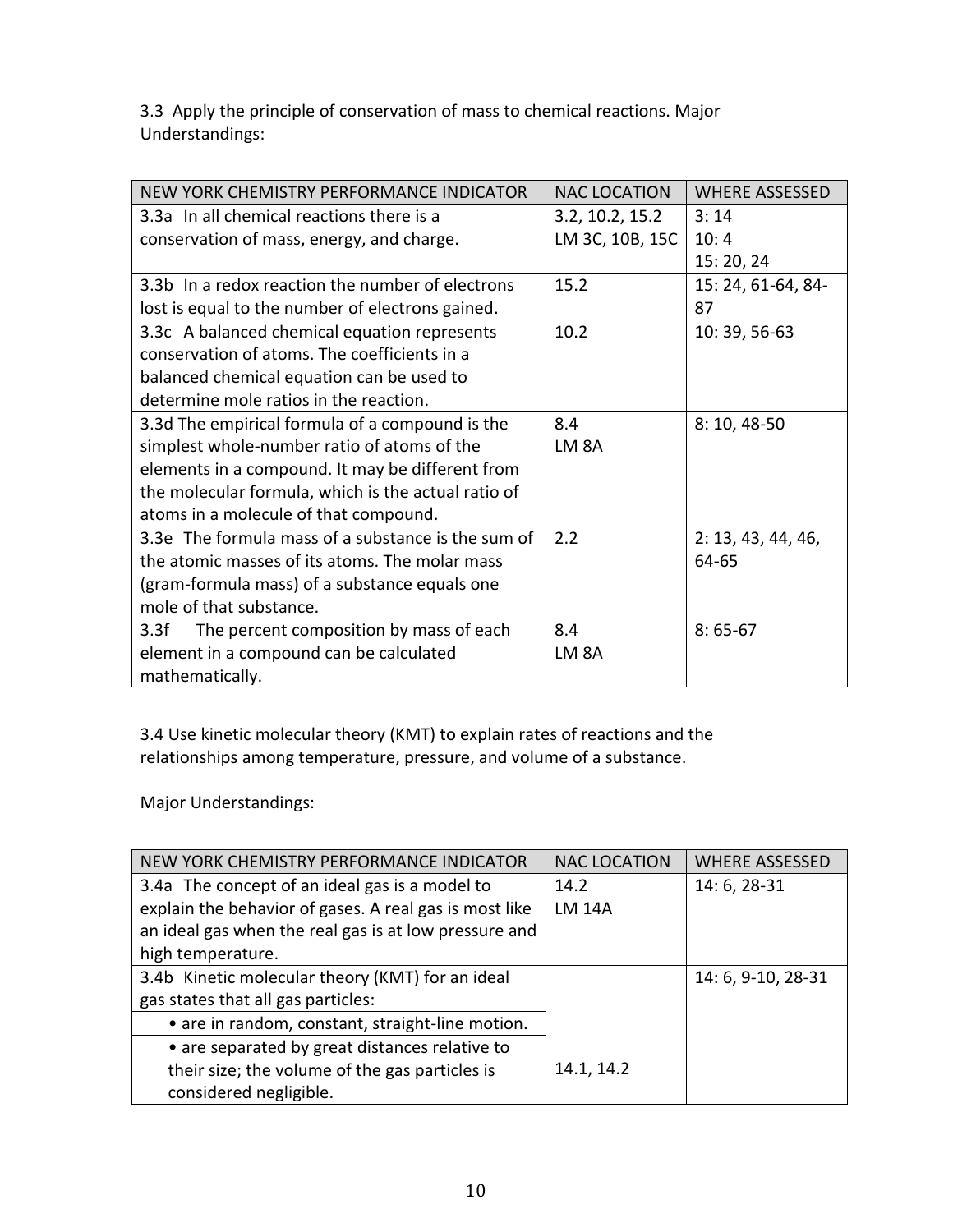| • have no attractive forces between them.              |               |               |
|--------------------------------------------------------|---------------|---------------|
| • have collisions that may result in a transfer of     |               |               |
| energy between gas particles, but                      |               |               |
| the total energy of the system remains constant.       |               |               |
| 3.4c Kinetic molecular theory describes the            | 14.1          | 14: 4, 9, 10  |
| relationships of pressure, volume, temperature,        |               |               |
| velocity, and frequency and force of collisions        |               |               |
| among gas molecules.                                   |               |               |
| 3.4d Collision theory states that a reaction is most   | 12.1          | 12:29-30      |
| likely to occur if reactant particles collide with the |               |               |
| proper energy and orientation.                         |               |               |
| 3.4e Equal volumes of gases at the same                | 14.2, 14.3    | 14: 5, 27-31  |
| temperature and pressure contain an equal number       |               |               |
| of particles.                                          |               |               |
| 3.4f The rate of a chemical reaction depends on        | 12.1          | 12: 21-24, 26 |
| several factors: temperature, concentration, nature    | <b>LM 12A</b> |               |
| of the reactants, surface area, and the presence of a  |               |               |
| catalyst.                                              |               |               |
| 3.4g A catalyst provides an alternate reaction         | 12.4          | 12:53-58      |
| pathway, which has a lower activation energy than      | <b>LM 12B</b> |               |
| an uncatalyzed reaction.                               |               |               |
| 3.4h Some chemical and physical changes can reach      | 12.2          | 12:26-40      |
| equilibrium.                                           | <b>LM 12C</b> |               |
| 3.4i At equilibrium the rate of the forward reaction   | 12.2          | 12:26-40      |
| equals the rate of the reverse reaction. The           | <b>LM 12C</b> |               |
| measurable quantities of reactants and products        |               |               |
| remain constant at equilibrium.                        |               |               |
| 3.4j LeChatelier's principle can be used to predict    | 12.2, 12.3    | $12:43-47$    |
| the effect of stress (change in pressure, volume,      | <b>LM 12C</b> |               |
| concentration, and temperature) on a system at         |               |               |
| equilibrium.                                           |               |               |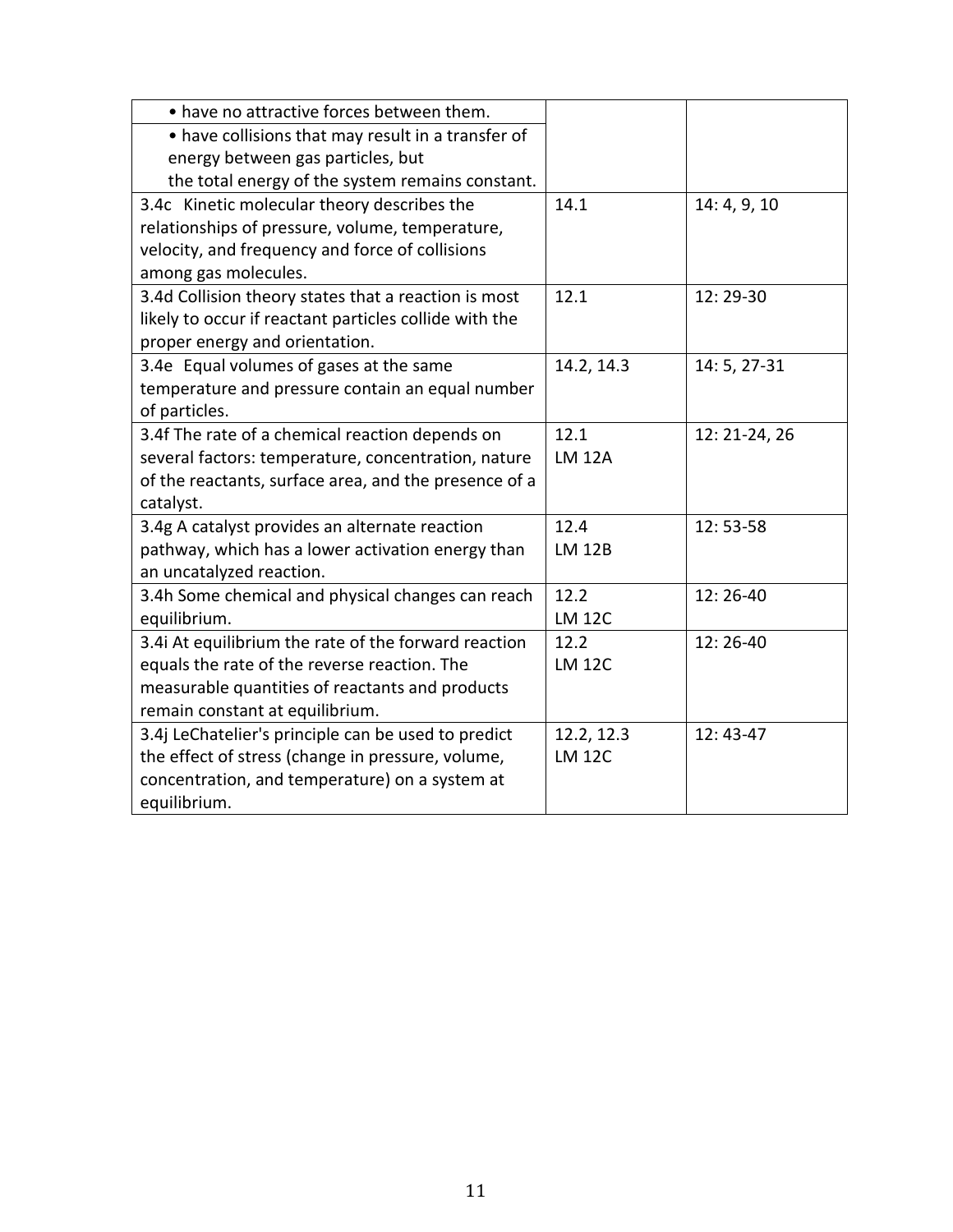Key Idea 4: Energy exists in many forms, and when these forms change energy is conserved.

4.1 Observe and describe transmission of various forms of energy. Major Understandings:

| NEW YORK CHEMISTRY PERFORMANCE INDICATOR               | <b>NAC LOCATION</b> | <b>WHERE ASSESSED</b> |
|--------------------------------------------------------|---------------------|-----------------------|
| 4.1a Energy can exist in different forms, such as      | 3.2, 15.1           | 3:2,4                 |
| chemical, electrical, electromagnetic, thermal,        | LM 3B, 15B          |                       |
| mechanical, nuclear.                                   |                     |                       |
| 4.1b Chemical and physical changes can be              | 4.2                 | $4:21-22$             |
| exothermic or endothermic.                             | LM <sub>4C</sub>    |                       |
| 4.1c Energy released or absorbed during a              | 12.1                | 12:32,35              |
| chemical reaction can be represented by a potential    |                     |                       |
| energy diagram.                                        |                     |                       |
| 4.1d Energy released or absorbed during a chemical     | 12.1                | 12:32,35              |
| reaction (heat of reaction) is equal to the difference |                     |                       |
| between the potential energy of the products and       |                     |                       |
| potential energy of the reactants.                     |                     |                       |

4.2 Explain heat in terms of kinetic molecular theory. Major Understandings:

| NEW YORK CHEMISTRY PERFORMANCE INDICATOR              | <b>NAC LOCATION</b> | <b>WHERE ASSESSED</b> |
|-------------------------------------------------------|---------------------|-----------------------|
| 4.2a Heat is a transfer of energy (usually thermal    | 3.2                 | $3: 11, 39-44$        |
| energy) from a body of higher temperature to a        | LM <sub>3C</sub>    |                       |
| body of lower temperature. Thermal energy is the      |                     |                       |
| energy associated with the random motion of           |                     |                       |
| atoms and molecules.                                  |                     |                       |
| 4.2b Temperature is a measurement of the average      | 3.1                 | $3: 2, 37-38$         |
| kinetic energy of the particles in a sample of        | LM <sub>3</sub> A   |                       |
| material. Temperature is not a form of energy.        |                     |                       |
| 4.2c The concepts of kinetic and potential energy     | 3.3                 | $3:22-33$             |
| can be used to explain physical processes that        | LM <sub>3D</sub>    |                       |
| include: fusion (melting), solidification (freezing), |                     |                       |
| vaporization (boiling, evaporation), condensation,    |                     |                       |
| sublimation, and deposition.                          |                     |                       |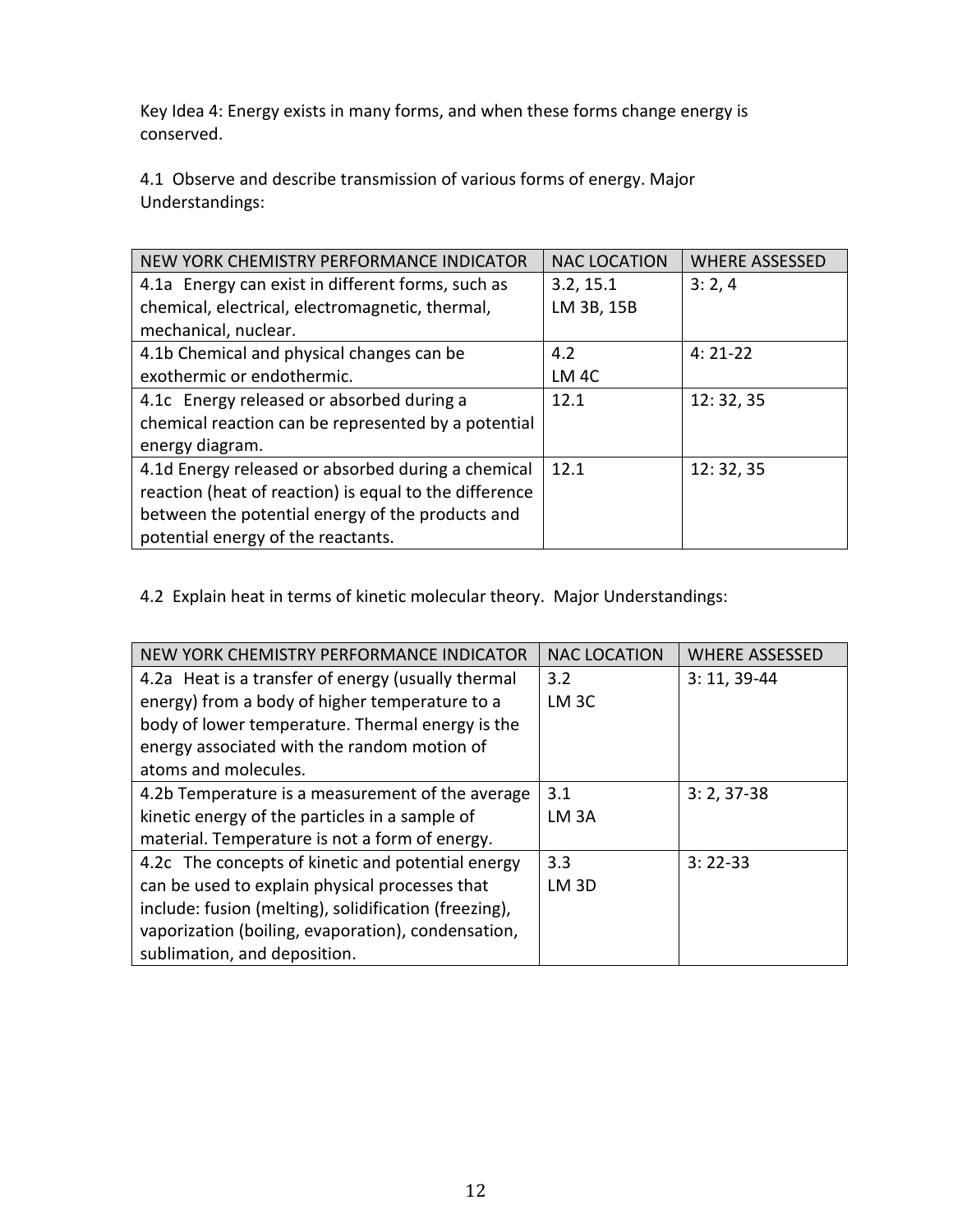4.4 Explain the benefits and risks of radioactivity. Major Understandings:

| NEW YORK CHEMISTRY PERFORMANCE INDICATOR              | <b>NAC LOCATION</b> | <b>WHERE ASSESSED</b> |
|-------------------------------------------------------|---------------------|-----------------------|
| 4.4a Each radioactive isotope has a specific mode     | 20.2                | 20: 43-53, 72-81      |
| and rate of decay (half-life).                        | <b>LM 20B</b>       |                       |
| 4.4b Nuclear reactions include natural and artificial | 20.2                | $20:57-64$            |
| transmutation, fission, and fusion.                   |                     |                       |
| 4.4c Nuclear reactions can be represented by          | 20.1                | 20:69,72-73           |
| equations that include symbols, which represent       |                     |                       |
| atomic nuclei (with mass number and atomic            |                     |                       |
| number), subatomic particles (with mass number        |                     |                       |
| and charge), and/or emissions such as gamma           |                     |                       |
| radiation.                                            |                     |                       |
| 4.4d Radioactive isotopes have many beneficial        | 20.5                | 20:55,65-68           |
| uses. Radioactive isotopes are used in medicine and   |                     |                       |
| industrial chemistry for radioactive dating, tracing  |                     |                       |
| chemical and biological processes, industrial         |                     |                       |
| measurement, nuclear power, and detection and         |                     |                       |
| treatment of diseases.                                |                     |                       |
| 4.4e There are inherent risks associated with         | 20.4, 20.5          |                       |
| radioactivity and the use of radioactive isotopes.    |                     |                       |
| Risks can include biological exposure, long-term      |                     |                       |
| storage and disposal, and nuclear accidents.          |                     |                       |
| There are benefits and risks associated with<br>4.4f  | 20.4                | $20:62-65$            |
| fission and fusion reactions.                         |                     |                       |

Key Idea 5: Energy and matter interact through forces that result in changes in motion.

5.2 Explain chemical bonding in terms of the behavior of electrons. Major Understandings:

| NEW YORK CHEMISTRY PERFORMANCE INDICATOR          | <b>NAC LOCATION</b> | <b>WHERE ASSESSED</b> |
|---------------------------------------------------|---------------------|-----------------------|
| 5.2a Chemical bonds are formed when valence       |                     | $7: 3-5, 16-25$       |
| electrons are:                                    | 7.1                 |                       |
| • transferred from one atom to another (ionic)    | LM <sub>7A</sub>    |                       |
| • shared between atoms (covalent)                 |                     |                       |
| • mobile within a metal (metallic)                |                     |                       |
| 5.2b Atoms attain a stable valence electron       | 7.2                 | 6:10                  |
| configuration by bonding with other atoms. Noble  | LM <sub>7</sub> A   |                       |
| gases have stable valence configurations and tend |                     |                       |
| not to bond.                                      |                     |                       |
| 5.2c When an atom gains one or more electrons, it | 7.2                 | $7:21-26$             |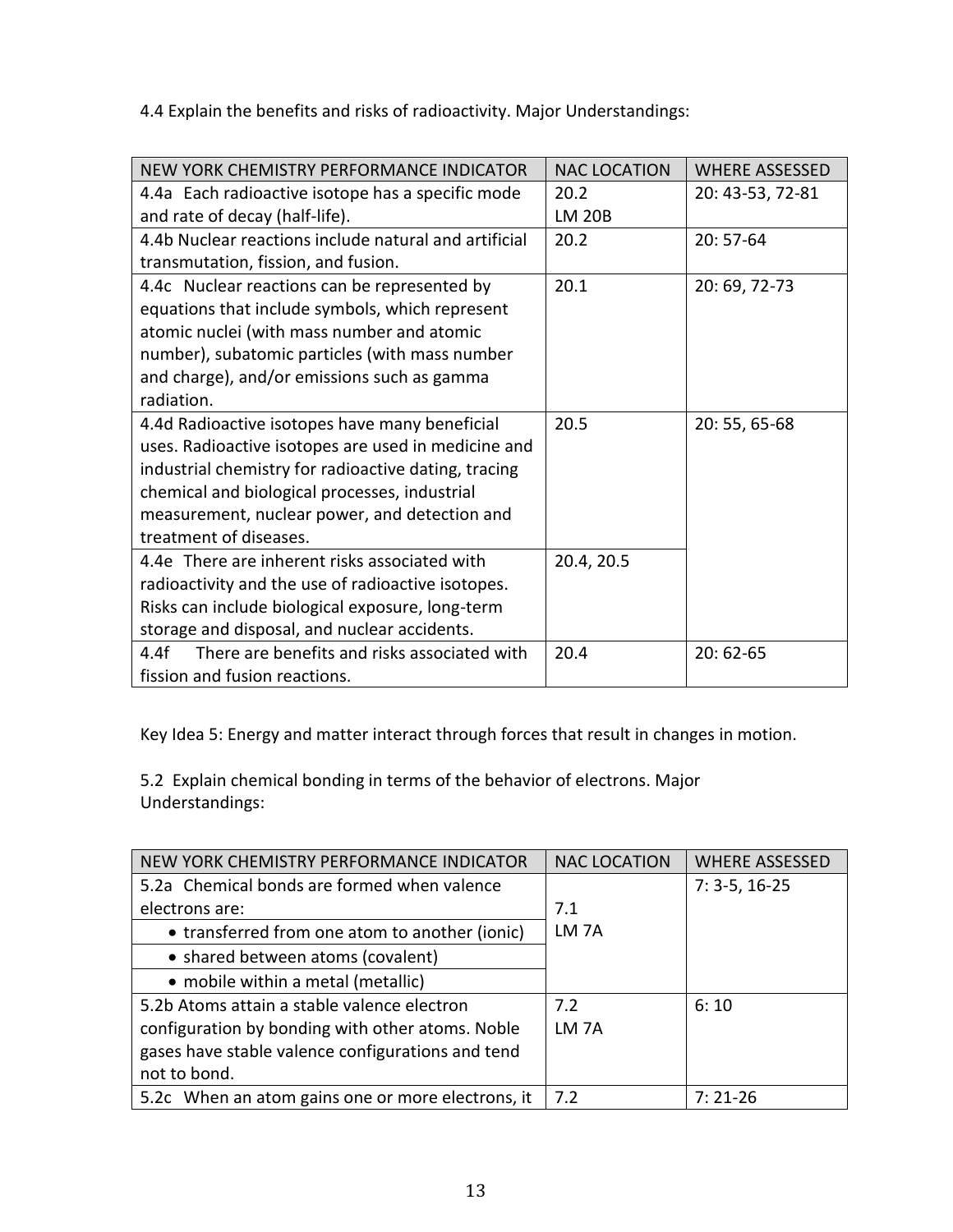| NEW YORK CHEMISTRY PERFORMANCE INDICATOR            | <b>NAC LOCATION</b> | <b>WHERE ASSESSED</b> |
|-----------------------------------------------------|---------------------|-----------------------|
| becomes a negative ion and its radius increases.    |                     |                       |
| When an atom loses one or more electrons, it        |                     |                       |
| becomes a positive ion and its radius decreases.    |                     |                       |
| 5.2d Electron-dot diagrams (Lewis structures) can   | 7.3                 | $7:53-62$             |
| represent the valence electron arrangement in       | LM <sub>7A</sub>    |                       |
| elements, compounds, and ions.                      |                     |                       |
| 5.2e In a multiple covalent bond, more than one     | 7.3                 | 7: 48, 58, 61, 62     |
| pair of electrons are shared between two atoms.     | LM <sub>7B</sub>    |                       |
| Unsaturated organic compounds contain at least      |                     |                       |
| one double or triple bond.                          |                     |                       |
| 5.2f Some elements exist in two or more forms in    | 7.3                 | $7: 11, 33-36$        |
| the same phase. These forms differ in their         |                     |                       |
| molecular or crystal structure, and hence in their  |                     |                       |
| properties.                                         |                     |                       |
| 5.2g Two major categories of compounds are ionic    | 7.1                 |                       |
| and molecular (covalent) compounds.                 |                     | $7: 3-5, 18, 21-27$   |
| 5.2h Metals tend to react with nonmetals to form    | 7.1                 |                       |
| ionic compounds. Nonmetals tend to react with       |                     |                       |
| other nonmetals to form molecular (covalent)        |                     |                       |
| compounds. Ionic compounds containing               |                     |                       |
| polyatomic ions have both ionic and covalent        |                     |                       |
| bonding.                                            |                     |                       |
| 5.2i When a bond is broken, energy is absorbed.     | 4.1                 | $4:21-22$             |
| When a bond is formed, energy is released.          | LM <sub>4C</sub>    |                       |
| 5.2j Electronegativity indicates how strongly an    | 6.1, 7.1            | 6:7                   |
| atom of an element attracts electrons in a chemical |                     | 7: 5, 21-22, 26, 32   |
| bond. Electronegativity values are assigned         |                     |                       |
| according to arbitrary scales.                      |                     |                       |
| 5.2k The electronegativity difference between two   | 7.1                 | $7: 21-25, 32$        |
| bonded atoms is used to assess the degree of        |                     |                       |
| polarity in the bond.                               |                     |                       |
| 5.2l Molecular polarity can be determined by the    | 7.2, 7.3            | $7: 21-25, 29$        |
| shape of the molecule and distribution of charge.   | LM <sub>7B</sub>    |                       |
| Symmetrical (nonpolar) molecules include CO2,       |                     |                       |
| CH4, and diatomic elements. Asymmetrical (polar)    |                     |                       |
| molecules include HCl, NH3, and H2O.                |                     |                       |
| 5.2m Intermolecular forces created by the unequal   | 7.2, 7.3            | $7: 3-5, 21-25$       |
| distribution of charge result in varying degrees of |                     |                       |
| attraction between molecules. Hydrogen bonding is   |                     |                       |
| an example of a strong intermolecular force.        |                     |                       |
| 5.2n Physical properties of substances can be       | 16.1                | 16: 10-16, 32-26,     |
| explained in terms of chemical bonds and            |                     | 55-60, 66-70          |
| intermolecular forces. These properties include     |                     |                       |